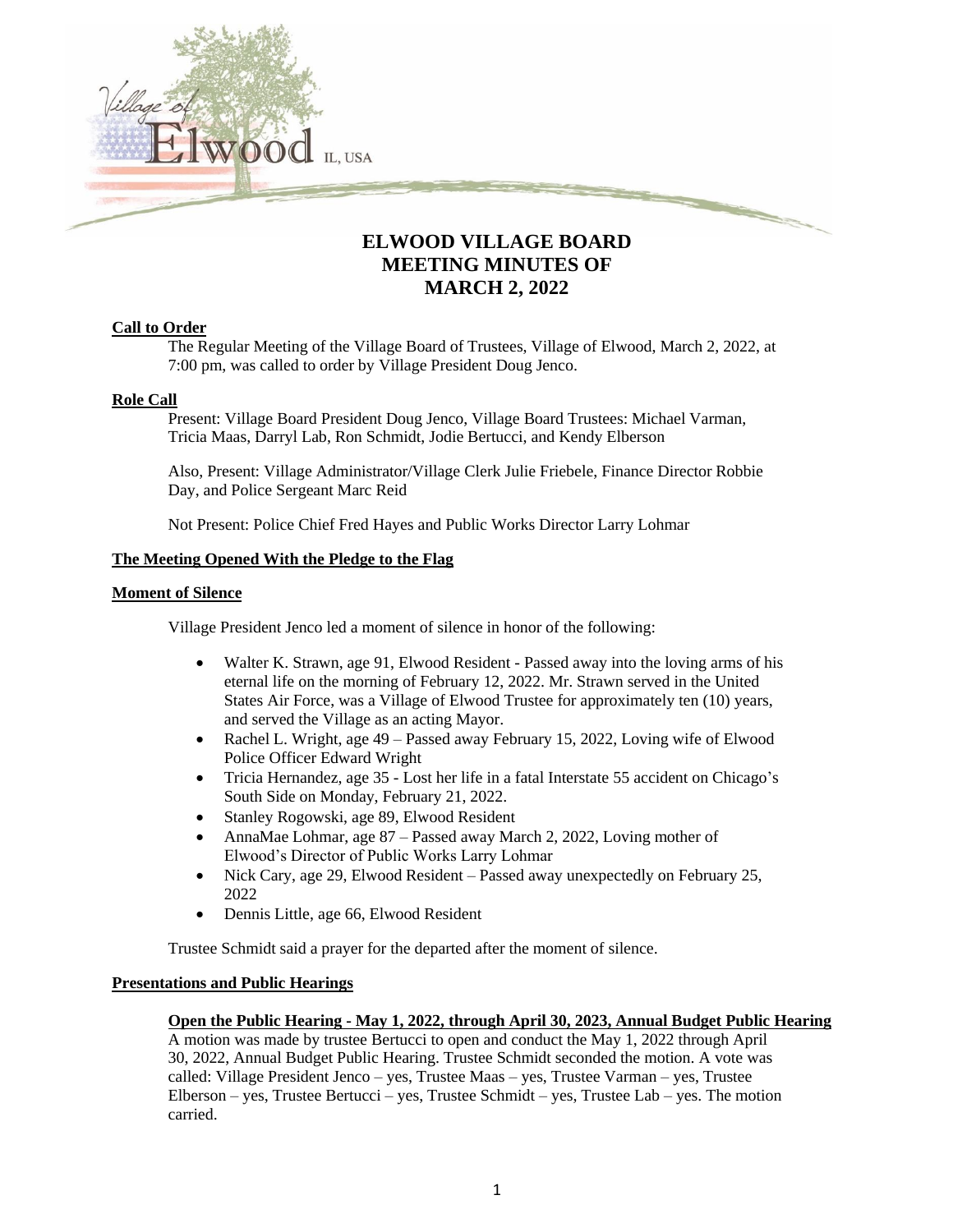Thank you to our Finance Director Robbie Day for the excellent job in preparing the proposed 2022-2023 budget. Preparing the budget is no small task and Administrator Friebele is personally grateful to have Robbie as part of the Village team. I also want to thank the department heads Chief Fred Hayes and Director of Public Works Larry Lohmar for preparing their department's budgets and their kind understanding of cuts made to limit the Village's spending.

### **Proof of Notice**

The Public Notice Legal Notice of Public Hearing on the Proposed Annual Fiscal Year 2022- 2023 Budget of the Village of Elwood was published in the Herald News on February 14, 2022, by order of the Village of Elwood.

#### **Staff Presentation**

### **General Fund Revenues:**

The total projected General Fund revenues for 2022/23 budget year is \$5,419,912. The gains are reflected in the several revenue line items such as video gaming, garbage user fees, building permits, and police safety grants.

Beginning April 1, 2022, the Village is adding a new revenue source. JPower (Jackson Generation) is scheduled to be fully operational April 1<sup>st</sup>. Per our agreement once fully operational they will begin paying the Village an annual Global Contribution fee in the amount of \$300,000. This year the payment will be prorated and the Village will receive approximately \$226,028; each subsequent year the Village will receive \$300,000.

#### **General Fund Administration Department:**

The 2022/23 Administration Department Budget represents a \$20.68% increase in expenses over the current year. Worker's Compensation/Liability Insurance and Grant Expenditures saw the most significant increases. A total projected budget for 2022/2023 of \$2,390,648 is requested.

#### **General Fund Police Department:**

The Police Department is requesting \$2,030,333 for the fiscal year2022/23. The medical expenses increase is due to the State mandated health officer screening. The fuel market is unstable therefore, the Village resolved to budget a 25% increase to cover unknown changes.

#### **General Fund Streets Department:**

The Streets Department has several maintenance projects in its \$998,931 projected 2022/23 budget, including sidewalk pumping and repair/replacement throughout the Village, air handler at the Village Hall, and Mississippi Avenue streetlights.

#### **Motor Fuel Tax:**

The per capita fee for Motor Fuel tax has increased from \$20.50 to \$23.00. We will again receive additional transportation funds in the amount of \$36,969 from the Statewide fuel increase in 2019. The Village will be using a portion of the MFT fund balance to install streetlights on Heritage Drive, located just East of Route 53 and on a portion of Elwood International Port Road.

### **Water & Sewer Capital Fund:**

This year, the Village will continue to replace aging water meters and water meter transmission units (MTU's). We also request additional funds to connect the final three lift stations to our private fiber optic line per Homeland Security requirements. The proposed \$504,485 budget amount also includes a transfer to the Water & Sewer Fund to pay the 2010A bond and interest payment. The 2010A Bond will be paid in full in 2030.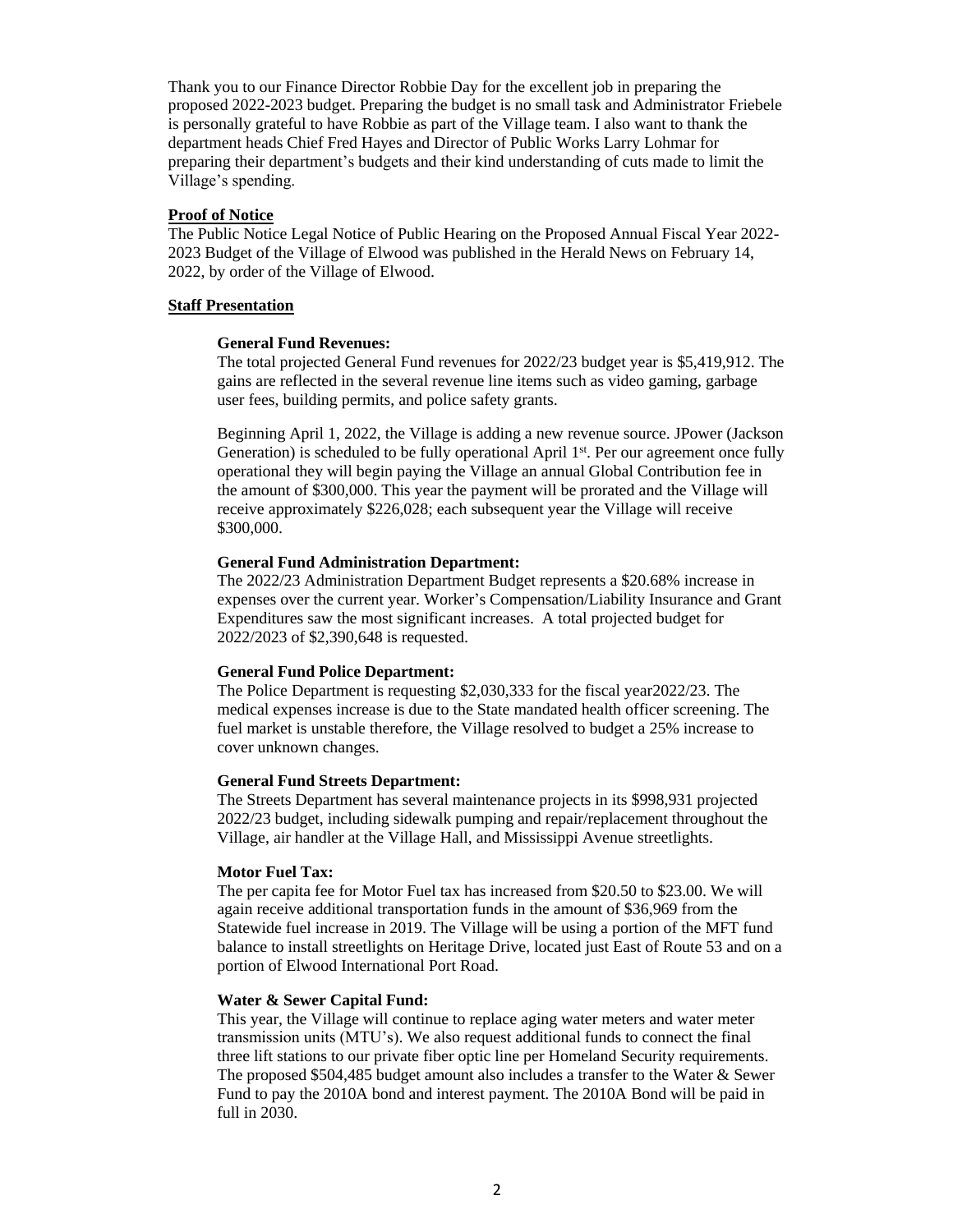#### **Water & Sewer Operating Revenues:**

The proposed \$1.6 MIL revenue budget includes a 6% increase in Water user fees and a 3% increase in Sewer user fees, and the transfer of funds to cover the 2010A Debt Service payments.

#### **Water & Sewer Fund Water Expenses:**

The 22-23 Water Department Budget of \$770,107 represents a 4.96% increase over the current year. A major equipment and software upgrade to the Water department is requested; 10 PLC Units need replacement. The proposed budget amount includes a Dept Service payment in the amount of \$162,743 for the 2010A bond and interest payment split 50/50 between the water and sewer fund. The bond payment is approximately \$350,000 annually.

#### **Water & Sewer Fund Sewer Expenses:**

The Sewer Department has a budget of \$842,811. The sewer department splits many line items with the water department, and as expected, there will be an increase to those shared line items in the Sewer Fund. Facilities maintenance expenses require additional funds to replace a headworks screen rebuild, OX Ditch bearings replacement, and UV Light Equipment Rebuild Phase 2. The combined proposed operating budget for Water & Sewer departments is approximate \$1.6MIL.

#### **TIF Fund:**

The TIF Fund is a pass-through fund, Real Estate Taxes are collected, and the disbursement makes bond payments.

### **Capital Construction Fund:**

The capital construction budget of \$1,644,913 includes the replacement of one (1) police vehicle with a safety package in the amount of \$60,522, concrete replacement at the Village Hall's main entrance, where settling has occurred. The public works department will purchase two (2) Bush Hog mowers and a bucket truck. A transfer of \$1,158,978 accounts for most of this year's budget for capital construction; these funds will cover a portion of the Police and Streets Department's operations.

#### **Debt Service Fund:**

The debt service fund is another pass-through fund used to retire the Village's debt. The \$961,658 budget covers the payment for the 2015 bonds. This is the FINAL payment for the 2015 bonds.

#### **Village Board of Trustees Discussion**

Trustee Bertucci stated that Julie Friebele and Robbie Day do a really good job preparing and reviewing the budget with the trustees on an individual basis. They work like a well-oiled machine. Nothing in this budget is out of line

#### **Public Comments**

Members of the audience did not have public comments.

#### **Close the Public Hearing**

A motion was made by trustee Bertucci to close the May 1, 2022, through April 30, 2022, Annual Budget Public Hearing. Trustee Schmidt seconded the motion. A vote was called: Village President Jenco – yes, Trustee Maas – yes, Trustee Varman – yes, Trustee Elberson – yes, Trustee Bertucci – yes, Trustee Schmidt – yes, Trustee Lab – yes. The motion carried.

#### **Public Comments – Pertaining to Agenda Items**

Members of the audience did not have public comments pertaining to the agenda items.

#### **Consent Agenda**

A motion was made by Trustee Schmidt to approve the Consent Agenda as follows: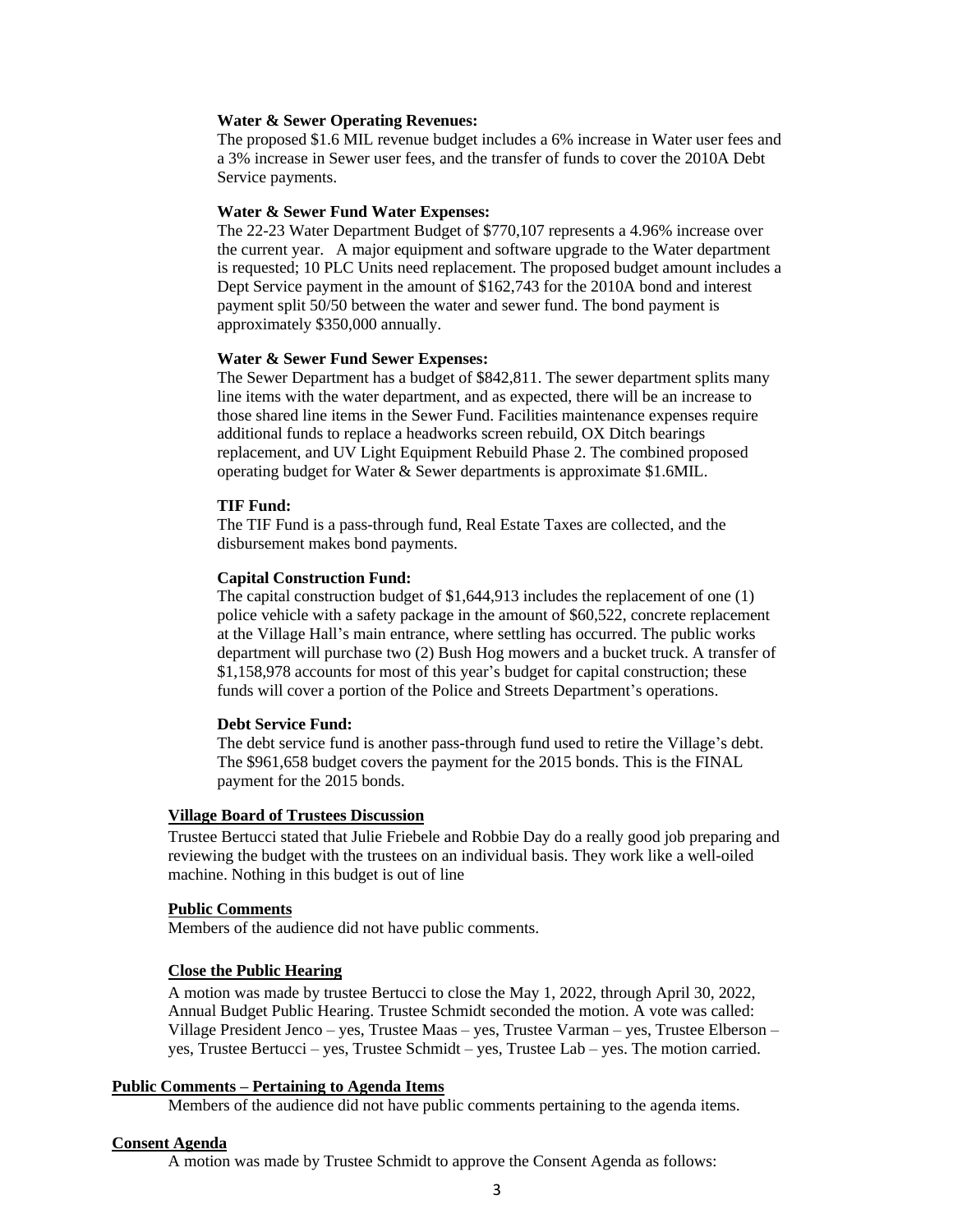- Presentation of Minutes February 2, 2022
- Presentation of Closed Session Minutes February 2, 2022 (Not For Release)
- Presentation of Bills Paid Invoice Report January 1, 2022 through February 21, 2022 in the amount of \$449,892.38.
- Presentation of Bills Unpaid Invoice Report in the amount of \$191,982.61.

Trustee Bertucci seconded the motion. A vote was called: Trustee Lab – yes, Trustee Varman – yes, Trustee Elberson – yes, Trustee Maas – yes, Trustee Bertucci – yes, Trustee Schmidt – yes. The motion carried.

### **Reports & Communications From Village Officials**

### **Administration – Village Administrator Julie Friebele**

# **January 2022 Financial Reports**

The January 2022 Financial Reports prepared by Finance Director Robbie Day were presented to the Village Board for review. The reports represent the Village of Elwood's year to date revenues, expenses, and end of the month fund cash balances. The Finance Committee also reviewed the report at the meeting held on February 22, 2022.

# **An Ordinance Approving the Annual Budget of the Village of Elwood Beginning May 1, 2022 and Ending April 30, 2023**

Staff recommended the Village Board review the proposed FY 2022-2023 Annual Budget Ordinance of the Village of Elwood Beginning May 1, 2022 and Ending April 30, 2023. The Ordinance was presented as a First Read. The said Ordinance will be on the Village Board meeting agenda April 6, 2021, as a Final Read for consideration and adoption.

### **Elwood/Jackson History Club Donation**

Annually the Elwood/Jackson History Club submits a letter to the Village Board requesting a monetary donation in support of the club. The club collects pictures, newspaper clippings and additional information pertaining to the community and then they record and file them in the archives. The History Club also placed planters at the corners of Mississippi Avenue and Chicago Street, filling them with beautiful seasonal flowers and stunning decorations that enhance the beauty and charm at one of the Village's main intersections. The Club participates in the Red Carpet Corridor event, rode in the parade, had a booth at the Elwood Community Days event, and road in the Christmas Parade. A motion was made by Trustee Lab to approve the request for a monetary donation in the amount of \$500.00 payable to Elwood Jackson History Club. Trustee Maas seconded the motion. A vote was called: Trustee Lab – yes, Trustee Varman – yes, Trustee Elberson – yes, Trustee Maas – yes, Trustee Bertucci – yes, Trustee Schmidt – yes. The motion carried.

# **Police Department – Chief Fred Hayes – Presented by Sergeant Marc Reid**

### **During the Month of January 2022**

The Elwood Police Department responded to 569 calls for service. For more details concerning the types of calls, residents can visit the Village of Elwood website.

Police officers issued a total of 163 citations:

- Local Citations (O.V.) 18
- State Citations 145
- Overweight Violations (14)
- Monthly Total 163
- 2022 Year to Date Total 163

Arrest Report Summary:

- Traffic Arrests 8
- Warrant Arrests 3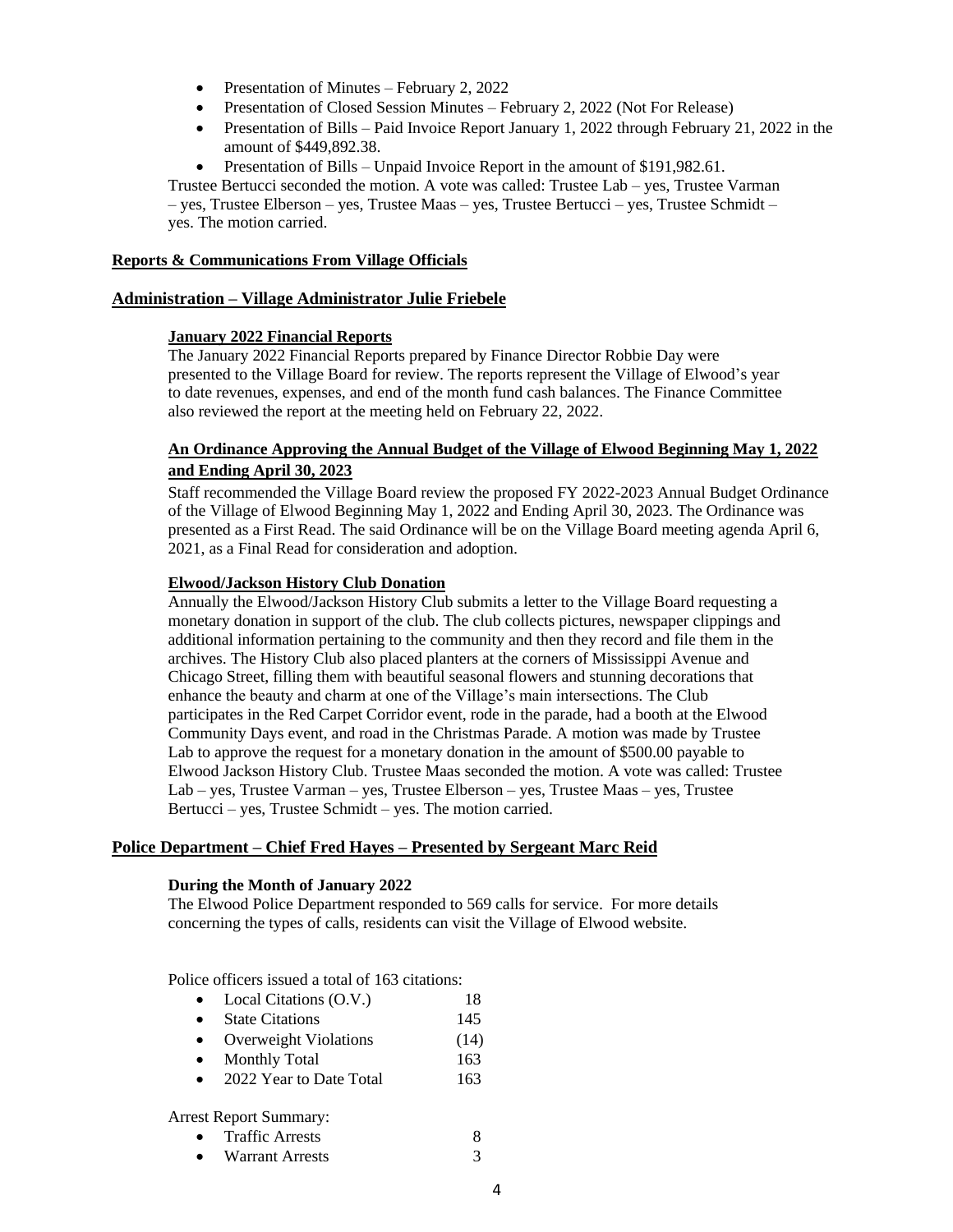| $\bullet$ | Criminal             |  |
|-----------|----------------------|--|
| $\bullet$ | <b>Monthly Total</b> |  |
|           |                      |  |

• Year to Date Total 11

### **TRAINING REPORT:**

| <b>OFFICER</b> | <b>CLASS</b>                  | <b>DATE</b> | <b>HOURS</b> |
|----------------|-------------------------------|-------------|--------------|
| Ed Wright      | <b>Implicit Bias Training</b> | 01/18/22    | x            |
| Robert Wellen  | <b>Implicit Bias Training</b> | 01/18/22    | 8            |
| Sean Swabowski | <b>Implicit Bias Training</b> | 01/18/22    | 8            |
| Robert Wellen  | <b>CRIME 123</b>              | 01/26/22    | 8            |

### **Total Training Hours: 32**

### **Authorization to Hire a Full-Time Police Officer**

The police department's organizational structure is budgeted for FY2021/22 at 11 sworn police officers, which includes a Chief, two (2) Sergeants, and eight (8) patrol officers. The department currently has one (1) full time vacancy due to the resignation of former-Officer Ashley Rossi.

The resulting vacancy continues to create operational and schedule shortages. In order to adequately staff patrol coverage the use of full-time officers is beneficial to the Village. Full Time officers are utilized to perform general duty police work in the protection of life and property, enforcement of laws, investigation of crimes and other incidents, preserving the peace, problem-solving, and related work as required.

The applicant complies with all state laws requiring certification standards and meets the standards required by the Village Code of Ordinances. She is of good character and has successfully passed a written examination, an oral interview, and a thorough background investigation. Her appointment as a probationary police officer is conditional and contingent on successful completion of a polygraph examination, medical examination, psychological assessment, drug screening requirements, the State of Illinois Power Test, and successful completion of the Basic Police Academy Training.

A motion was made by Trustee Varman to approve and confirm the appointment of Kylie N. Johnson as a Police Officer to the Elwood Police Department. Trustee Elberson seconded the motion. A vote was called: Trustee Lab – yes, Trustee Varman – yes, Trustee Elberson – yes, Trustee Maas – yes, Trustee Bertucci – yes, Trustee Schmidt – yes. The motion carried.

### **Public Works – Director of Public Works Larry Lohmar**

No report was given.

# **Village Administrator – Julie Friebele**

### *Park and Village of Elwood Entrance Signs*

The park signs were fading and required updating. Marie Rodgers took on the task of repainting the signs for Tyler Park and O'Connor Park, she did a great job! The signs for the remaining parks will be repaired in the next few weeks.

The Village of Elwood entrance signs are all replaced with new signs and they look great! It is important to maintain the Village's appearance.

### *Elwood Community Days*

This year we are unable to secure a carnival for Elwood Community Days. Mayor Jenco and I made the decision to only hold the event on Friday, August 19<sup>th,</sup> and Saturday, August 20<sup>th</sup>.

Both days we will have the beer garden, margarita truck, and I am in the process of securing food vendors, inviting the local businesses to participate first. If there is no interest from local businesses, I will reach out to food trucks.